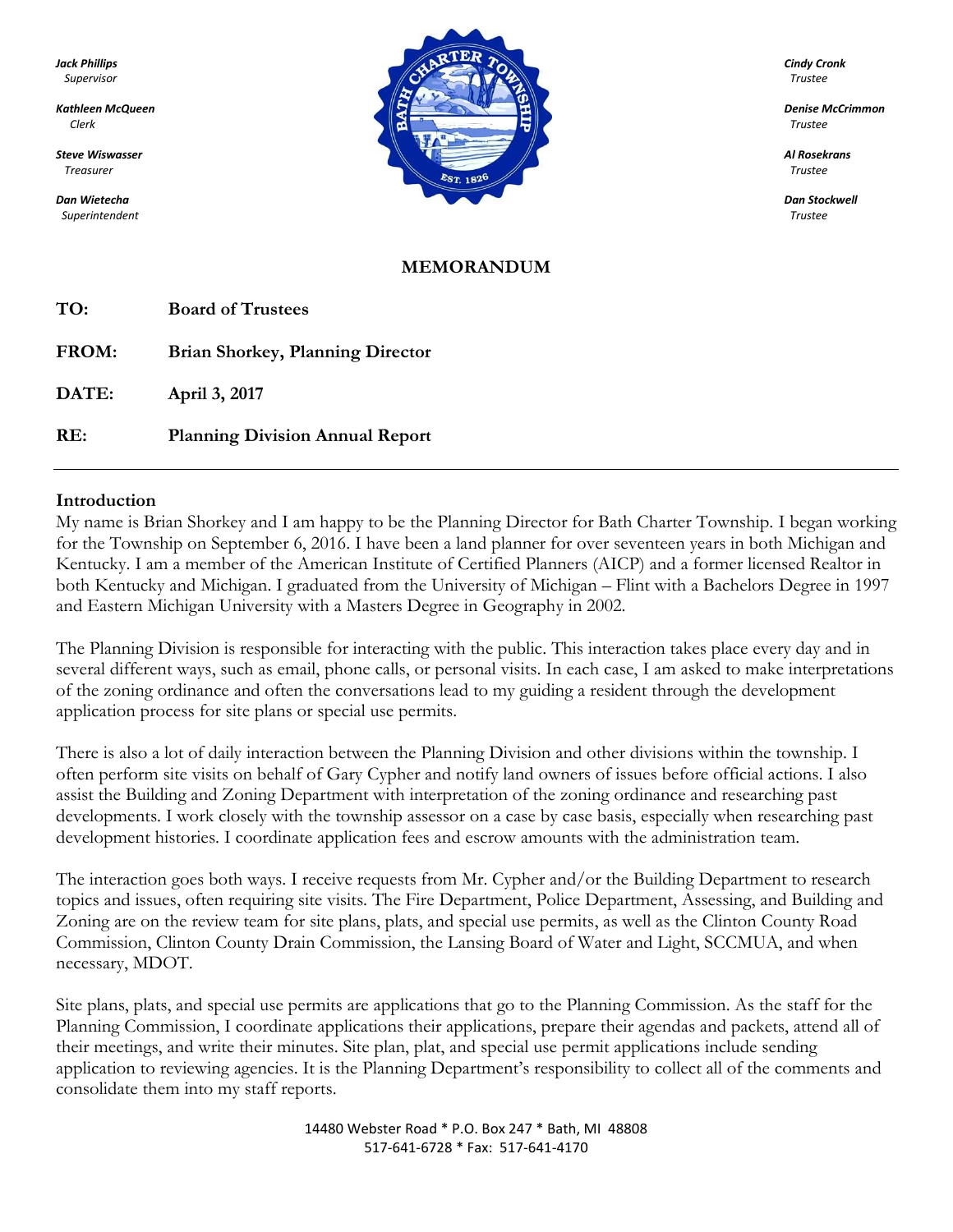The Planning Division researches several issues for residents, agencies, and divisions. As the repository for the Planning Commission's historic files, I get asked several questions about historic projects by both the public and by other agencies and township departments. As a result, I spend time researching the historic files several times every week.

In addition to the Planning Commission, the Planning Division also staffs the township Downtown Development Authority (DDA). As with the Planning Commission, I prepare their agendas and packets, attend all of their meetings, and write their minutes. Much of my work for the DDA involves research into potential projects that the DDA might want to pursue, such as the Main Street sidewalk improvement project.

## **Recent History and Accomplishments**

As I noted, I serve as the staff for the Planning Commission and the DDA. Here are the accomplishments of the Planning Commission and the DDA since I was hired:

## Planning Commission

- Updated the Commercial Sport Shooting Range Ordinance
- Updated the Sand and Gravel Mining Ordinance
- Updated the Congregate Care Ordinance
- Updated the Sign Ordinance; pending approval by the Board
- Approved the Special Use Permit for Bengel Wildlife Center
- Approved the Special Use Permit Sunrise Seamless; pending approval by the Board
- Approved the site plan for BS&A Software
- Approved the plat for Hidden Valley Phase II and III
- Reviewed Concept Plan for Chandler Lofts

# DDA

- Hosted first History Day Open House at Couzens Park
- Participated in October Trunk or Treat
- Hosted the first annual Holiday Lighting event

In addition to my work with the Planning Commission and the DDA, the Planning Division has been involved in other successful projects. Many zoning compliance issues have been resolved through my cooperative work with Gary Cypher. I have worked with the Building Department on several successful variance requests. Finally, I have represented Bath Township on the steering committee for the Upper Looking Glass River Watershed Management Plan update.

### **Current Issues**

The Planning Commission needs to update the Capital Improvement Plan (CIP) as required by Michigan planning law. This is an annual update and needs to more accurately reflect funding sources and feasibility. This process will begin in April and end later in 2017. The Planning Division will coordinate the request for projects, coordinate community engagement, and write the report.

The Planning Commission supports the update of Bath Township's non-motorized transportation plan, which was written in 2010. The update is in coordination with the Tri-County Regional Planning Commission's (TCRPC) update of the regional non-motorized transportation plan, which have up previously mentioned. This project will result in public engagement and an update of the planned and proposed non-motorized system in Bath Township.

I currently represent Bath Township on the TCRPC Non-Motorized Advisory Work Group and am assisting the TCRPC on the update of the TCRPC Regional Non-Motorized Plan. I also represent Bath Township on the Capital Area Regional Transportation Study (CARTS) Technical committee. CARTS provides recommendations to the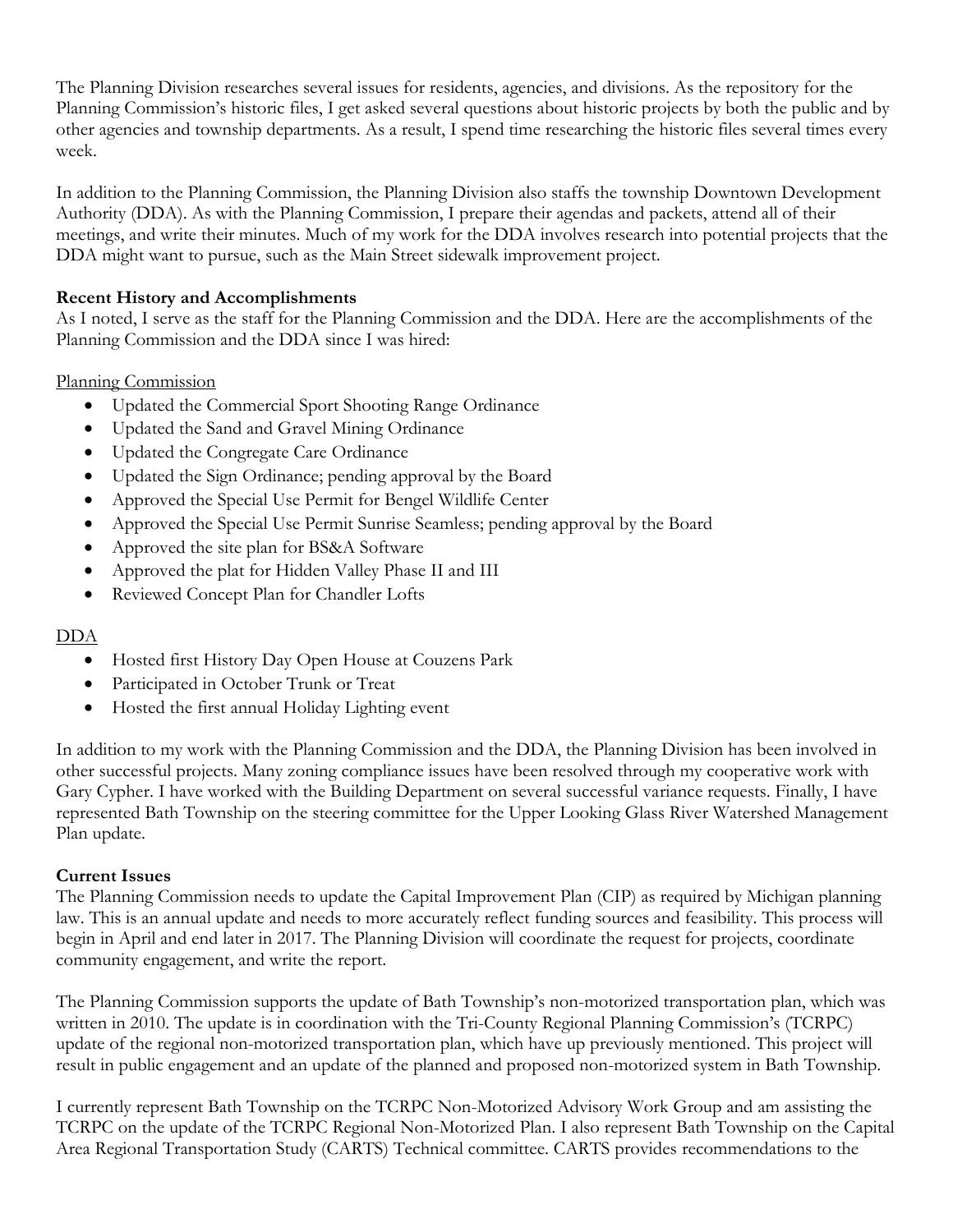TCRPC regarding regional transportation plans and transportation problems and issues and addresses the Long Range Regional Transportation Plan and the Transportation Improvement Program.

Both the Planning Commission and the DDA support Bath Township's involvement in the state's Redevelopment Ready Community (RRC) program. While it is unlikely that Bath Township is going to complete the RRC certification in 2017, the process has shown that Bath Township needs to develop a list of redevelopment sites, as well as an economic development strategy and a marketing strategy. After discussing this with both bodies, it appears that the economic development strategy will be prepared by the Planning Commission while the DDA will prepare the marketing strategy. In both cases, the Planning Division will be the staff responsible for organizing community engagement and writing the studies. In the long term, it is anticipated that the RRC requirements will inform future workplans for the Planning Commission, the DDA, and the Planning Division.

# **Departmental Goals**

The Planning Division will continue staffing the Planning Commission and DDA. As such, it is the intent of the Planning Division to assist both bodies in completing their 2017 workplans. This means that in 2017, the Planning Division intends to either manage or assist with the completion of the following projects:

- Five-year Capital Improvement Plan Update
- Bath Township Non-Motorized Plan Update
- Bath Township Economic Development Strategy
- Bath Township Marketing Strategy
- South Main Street sidewalk rehabilitation project
- Main Street Area Study
- Develop a Conservation Development ordinance
- Develop a Landscaping ordinance
- Develop a Low Impact Development ordinance
- Wayfinding signage improvements
- Main Street Placemaking
- Parks and Recreation Study update

In addition to my work with the Planning Commission and the DDA, I want to accomplish the following:

- There are hundreds of files in the Planning offices going back several decades for all of the proposals that have been submitted to the Planning Commission. I would like the Planning Division to clean the files up by removing redundant and duplicate papers. In addition, I would like final copies of site plans to be scanned and saved digitally by year.
- The Planning Division will assist with the update and community engagement with the 5 Year Parks and Recreation Plan.
- I inherited a position that did not have an established procedure. I have been working to standardize the process for applicants within the Planning Division. I want to continue that work and update the application with a checklist for applicants.
- The Planning Division will continue networking with other regional agencies, such at the TCRPC and CARTS.
- Thanks to the projects that the Planning Division will be working on, there will be an increasing level of community engagement with the residents in Bath Township.

In order to accomplish all of this, I have been authorized to hire a Planning Intern. The position has been advertised through several outlets at Michigan State University and applications are being accepted through April 14, 2017. Although this is a part time position, this person will be instrumental in accomplishing the Planning Division's goals.